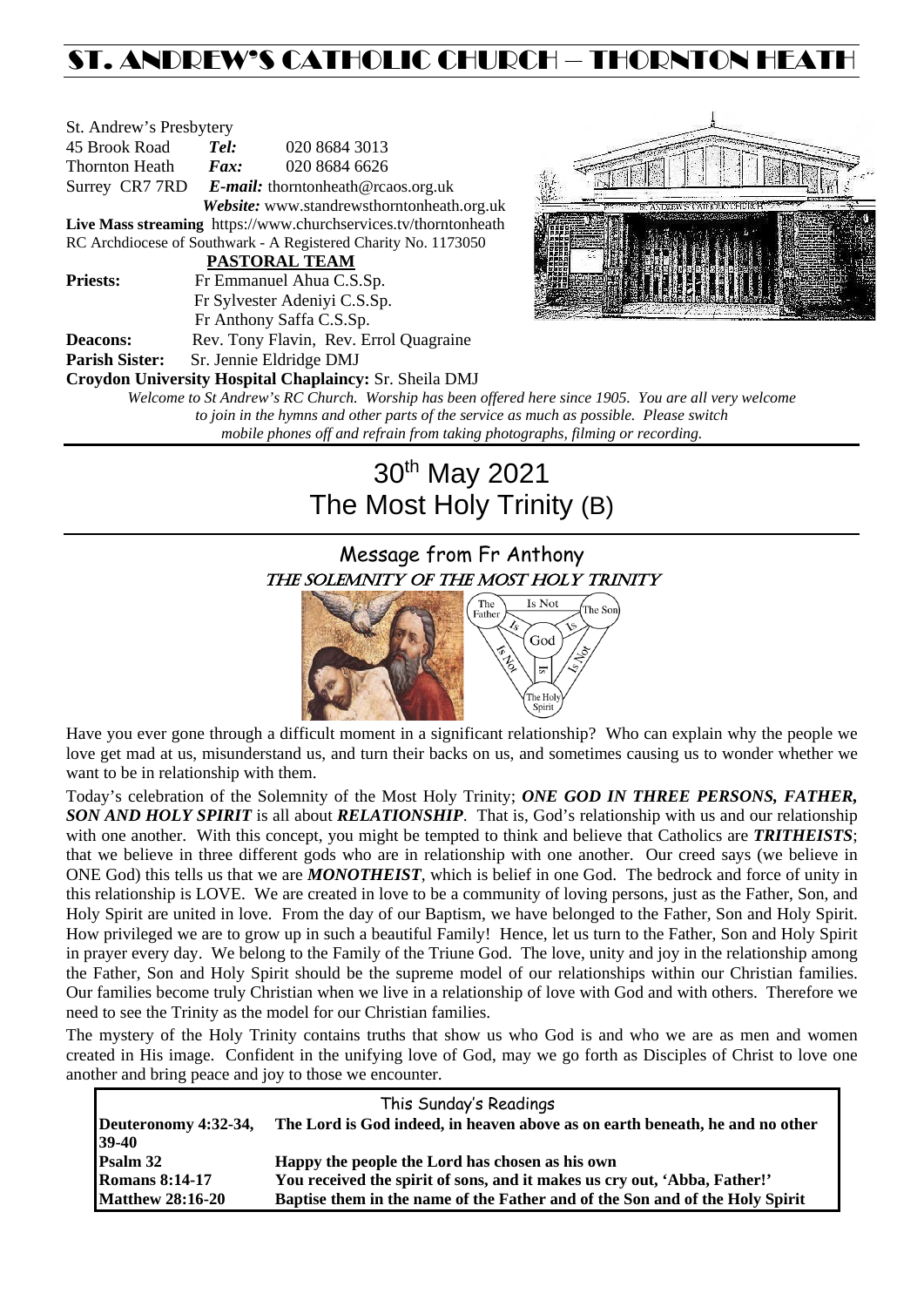| Sunday $30^{th}$ May                |                    | 6.00pm (Saturday) First Mass of Sunday | Orlando Gonsalves - Wellbeing    |
|-------------------------------------|--------------------|----------------------------------------|----------------------------------|
| The Most Holy Trinity               | $9.30$ am          | <b>Mass</b>                            | In Honour of Our Lady of Africa  |
|                                     | 11.30am            | <b>Mass</b>                            | Mary Badu & Family - Wellbeing   |
|                                     | 6.00 <sub>pm</sub> | <b>Mass</b>                            | For the People of the Parish     |
| Monday $31^{st}$ May                | $7.30$ am          | <b>Mass</b>                            | Antonio Sagiris RIP              |
| <b>Bank Holiday</b>                 | 10.00am            | Mass                                   | James Sheehan RIP                |
| Tuesday 1st June                    | $7.30$ am          | <b>Mass</b>                            |                                  |
|                                     | 10.00am            | <b>Mass</b>                            | For the People of India          |
| Wednesday 2 <sup>nd</sup> June      | 7.30am             | <b>Mass</b>                            |                                  |
|                                     | 10.00am            | Mass                                   | <b>Sr Mary Martin RIP</b>        |
| <b>Thursday 3<sup>rd</sup> June</b> | 7.30am             | <b>Mass</b>                            |                                  |
|                                     | 10.00am            | <b>Mass</b>                            | Paul Etuka RIP                   |
| Friday $4th$ June                   | 7.30am             | <b>Mass</b>                            | Power $\&$ Fennelly Families (F) |
|                                     | 10.00am            | <b>Mass</b>                            |                                  |
| Saturday 5 <sup>th</sup> June       | 9.30am             | <b>Mass</b>                            |                                  |
|                                     | $10.00 - 10.30$ am | <b>Confessions</b>                     |                                  |
|                                     | $5.00 - 5.30$ pm   | <b>Confessions</b>                     |                                  |
|                                     | 6.00 <sub>pm</sub> | <b>First Mass of Sunday</b>            | Pasquelina (Rina) Fernandes RIP  |
| Sunday 6 <sup>th</sup> June         | 9.30am             | <b>Mass</b>                            | John Messina RIP                 |
| The Most Holy Body and              | 11.30am            | <b>Mass</b>                            |                                  |
| <b>Blood of Christ (Corpus</b>      | 6.00 <sub>pm</sub> | <b>Mass</b>                            | For the People of the Parish     |
| Christi)                            |                    |                                        |                                  |

Diary for the Week

Church cleaners: this week: Fifi's Group, next week: Sancho's Dusters

# St. Andrew's Parish Notices

# **LIVE STREAMING OUR MASSES**

I am happy to say that our live streaming has been very successful so far! Judging by the number of "hits" St Andrew's has been receiving, we are very happy to see that many of you who cannot come to Mass is making good use of this service.

The address for accessing our live streaming<https://www.churchservices.tv/thorntonheath>

# **ALL NATIONS CATHOLIC CHARISMATIC GROUP UK**

The group have launched a food bank project in order to help families who are in need of extra help with regards to some food items. This will be held in St Andrew's hall every second Saturday every month until the end of the year. The next one will be on Saturday  $12<sup>th</sup>$  June approximately from  $12.00 - 1.00$ pm. If you know of any families who may benefit from this, please let them know.

# **REPOSITORY**

The Repository will be open after the 9.30am Mass on Sundays. For access you will need to re-enter the Church at the front entrance after exiting through the side doors.

# **GIFT AID ENVELOPES**

Gift Aid envelopes for 2021/22 are available in the porch for collection. Please collect your envelopes after each Mass. This is also a good opportunity for you to sign up if you are not already in the scheme. The Gift Aid Scheme allows the parish to claim 25p tax back from HMRC for every £1 you donate. It will not cost you any extra. The only requirement is you must be paying UK tax. Please collect the relevant forms from the porch or pass your contact details to the parish office.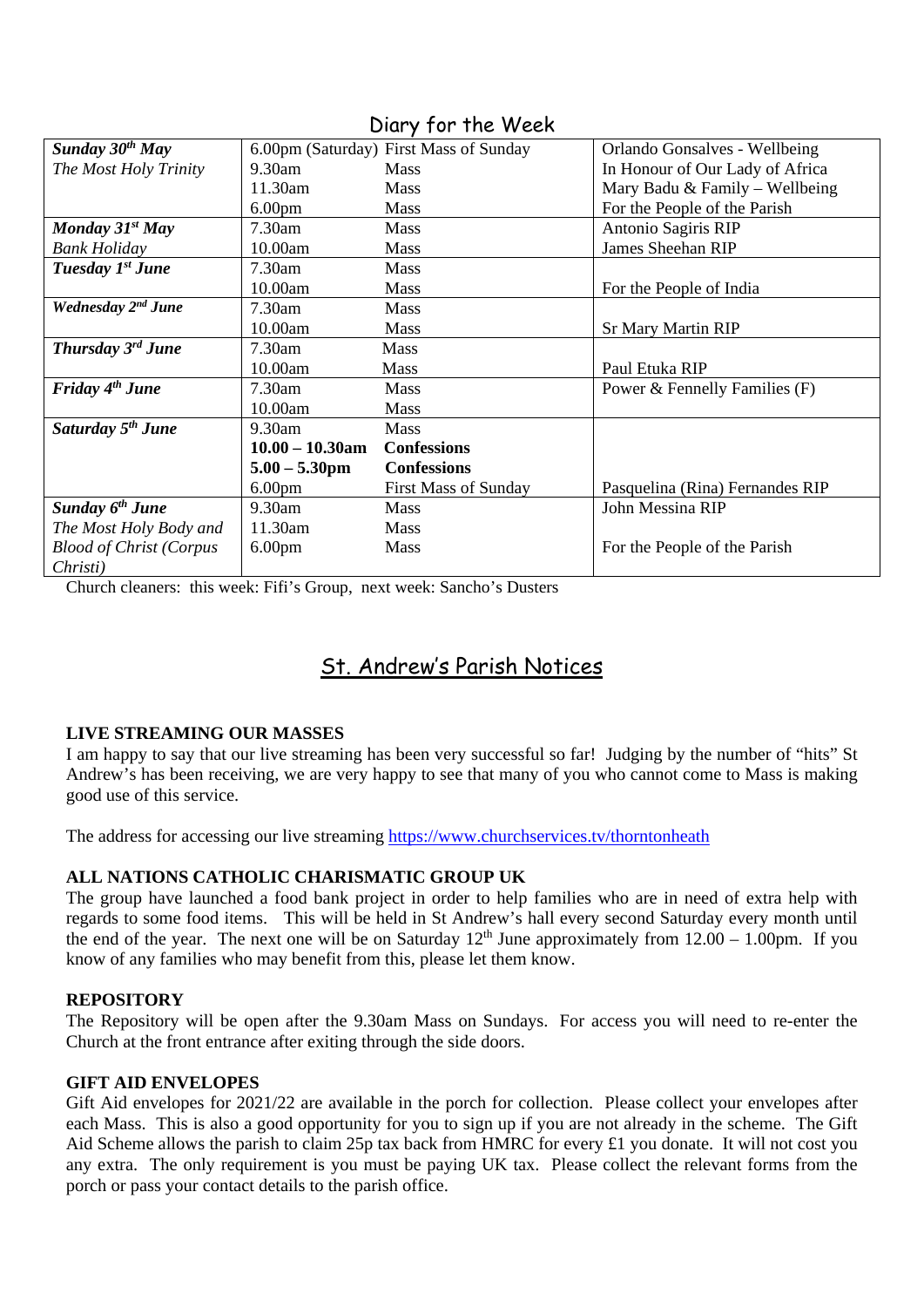# **JUSTGIVING ACTIVE SOLES WALK FOR ST ANDREW'S**

A big thank you to everyone who helped us raise a fantastic £1,070. I know that the pandemic has deeply affected many of you and still does so thank you again for continuing to think of us and helping and for this I am truly grateful. *Fr Emmanuel*

If you still want to donate, here is our web address: [https://www.justgiving.com/fundraising/standrews21](https://trk.justgiving.com/f/a/BPN4hBn8uqZ12HJVwwq_4w%7E%7E/AAME8QA%7E/RgRiG7JGP0TgaHR0cHM6Ly93d3cuanVzdGdpdmluZy5jb20vZnVuZHJhaXNpbmcvc3RhbmRyZXdzMjE_dXRtX2NhbXBhaWduPWxjX2ZycF9zaGFyZV90cmFuc2FjdGlvbl9mdW5kcmFpc2VyX3BhZ2VfbGF1bmNoZWQmdXRtX2NvbnRlbnQ9YjQ2NmIyMmYtMWUzOC00ODc5LWI1ZDgtZmZlZTkzNmE0OWViJnV0bV9tZWRpdW09ZW1haWwmdXRtX3NvdXJjZT1wb3N0b2ZmaWNlJnV0bV90ZXJtPTE2MTQzNTk4NzYzMDNXA3NwY0IKYDdGLTlg_BpsZFIadGhvcm50b25oZWF0aEByY2Fvcy5vcmcudWtYBAAAAAM%7E)

# **FIRST HOLY COMMUNIONS AND CONFIRMATIONS**

The clergy have been meeting regularly and discussing with the Catechists if the Sacraments can safely take place this year. At the moment we intend to hold Confirmations this autumn, please call Sr Jennie, 020 8689 0454, for more information. We are still in discussion as we will see how the changes will affect us next month after the Government's announcements regarding the lifting of lockdown restrictions.

For First Holy Communions we hope to make an announcement soon. We are also following the guidance from the diocese on this so as soon as we can we will announce our programmes when we have them so please keep checking the newsletter.

Of course, in order for the Sacraments to go ahead, we will need help from you. We need volunteer Catechists. Please let us know if you can help, especially with the First Holy Communions. If you have a child who would like to join the programme, please consider becoming a Catechist so we can forward plan with our programme. Send your details via email into the office.

# **MARGARET O'LEARY RIP**

Please pray for the happy repose of the soul of Margaret O'Leary who sadly passed away recently. Our condolences and prayers as a parish go out to the family.

# **BUILDING A BETTER MARRIAGE**

Dear husband and wife …

You are invited to give each other a gift by spending 10<sup>th</sup> July online between 9am and 1pm exploring and improving your relationship. The event, entitled 'Building A Better Marriage', will provide you with valuable insights into your communication skills and the call of the Church to the married. There is no group sharing. This is not marriage counselling but a chance to make average-to-good marriages a bit better – whether you married five years ago or 50. Booking is essential: telephone 07983 524 727 or email [mflkent@rcaos.org.uk](mailto:mflkent@rcaos.org.uk)  Recent online 'Building a Better Marriage' courses attracted the following comments from couples: "The topics were chosen well and we could really relate to them… The personal stories you shared were very insightful and helped us to reflect on our own relationships more deeply… It was relaxed and you put us at ease, being friendly and personable... We thoroughly enjoyed attending the course."

A booking form is necessary and copies are on the table in the porch.

# **ANNUAL CATHEDRAL MARRIAGE MASS**

Are you celebrating your 1st, 10th, 25th, 40th, 50th, 60th or any later wedding anniversary this year? Or did you last year? If so, Archbishop John invites you to join him in celebrating a Mass for married couples at 3.00pm on Saturday 9<sup>th</sup> October at St George's Cathedral. You need to book in advance and by doing so you will then receive a personal written invitation from Archbishop John. To book or for more details email [mflsw@rcaos.org.uk](mailto:mflsw@rcaos.org.uk)

# **SOME DEFINITE SERVICE**

Archbishop John is calling us to be an 'evangelising and missionary archdiocese.' None of this will be possible without prayer. As we pray for our Church, we also pray that we may be renewed ourselves. Let us pray that we may know more deeply the love of God for us and the hope he gives, so that others may also encounter him. Are you interested in joining our prayer partners praying for the mission of the archdiocese? Email aec@rcaos.org.uk.